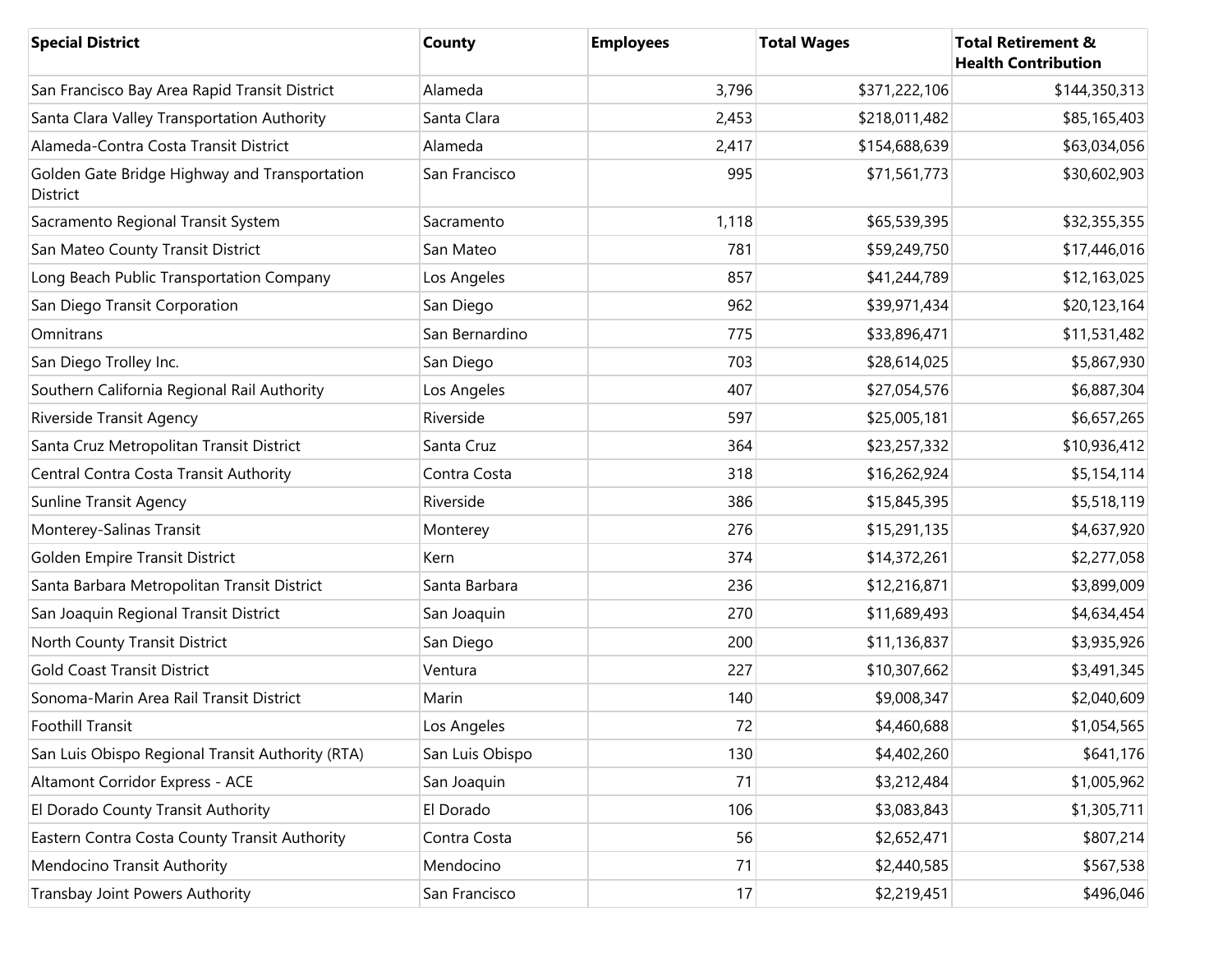| Antelope Valley Transit Authority                 | Los Angeles     | 45 | \$2,211,213 | \$320,286   |
|---------------------------------------------------|-----------------|----|-------------|-------------|
| Humboldt Transit Authority                        | Humboldt        | 72 | \$2,204,675 | \$1,107,729 |
| Eastern Sierra Transit Authority                  | Mono            | 94 | \$1,886,955 | \$466,694   |
| <b>Tahoe Transportation District</b>              | El Dorado       | 94 | \$1,707,744 | \$352,763   |
| Mountain Area Regional Transit Authority          | San Bernardino  | 51 | \$1,552,590 | \$322,873   |
| Marin County Transit District                     | Marin           | 29 | \$1,367,296 | \$332,384   |
| Livermore-Amador Valley Transit Authority         | Alameda         | 33 | \$1,320,840 | \$419,571   |
| California Vanpool Authority (CalVans)            | Kings           | 44 | \$1,317,375 | \$390,182   |
| Napa Valley Transportation Authority              | Napa            | 28 | \$1,258,036 | \$305,447   |
| Morongo Basin Transit Authority                   | San Bernardino  | 51 | \$1,231,900 | \$389,803   |
| Solano County Transit (Soltrans)                  | Solano          | 23 | \$1,099,469 | \$84,308    |
| Victor Valley Transit Authority                   | San Bernardino  | 33 | \$1,018,164 | \$434,004   |
| Western Contra Costa County Transit Authority     | Contra Costa    | 18 | \$853,021   | \$112,468   |
| Yolo County Transportation District               | Yolo            | 34 | \$843,450   | \$198,560   |
| Amador Transit                                    | Amador          | 32 | \$739,894   | \$121,493   |
| South County Transit                              | San Luis Obispo | 30 | \$419,832   | \$29,992    |
| Yuba Sutter Transit Authority                     | Sutter          | 12 | \$330,480   | \$126,049   |
| Kings County Area Public Transit Agency           | Kings           | 12 | \$296,833   | \$74,943    |
| Pomona Valley Transportation Authority            | Los Angeles     | 13 | \$254,756   | \$92,109    |
| County Service Area 12 - Specialized Service      | Plumas          | 5  | \$246,671   | \$94,776    |
| <b>Butte Regional Transit</b>                     | <b>Butte</b>    | 12 | \$172,628   | \$76,636    |
| North Coast Railroad Authority                    | Mendocino       | 11 | \$168,083   | \$43,427    |
| Delta Ferry Authority                             | Contra Costa    | 15 | \$154,417   | \$0         |
| Capitol Corridor Joint Powers Authority           | Alameda         | 16 | \$0         | \$0         |
| County Service Area M-1                           | Contra Costa    | 5  | \$0         | \$0         |
| County Service Area T-1                           | Contra Costa    | 5  | \$0         | \$0         |
| Fresno County Rural Transit Agency                | Fresno          | 14 | \$0         | \$0         |
| Lake Transit Authority                            | Lake            | 8  | \$0         | \$0         |
| Modoc Transportation Agency - Specialized Service | Modoc           | 6  | \$0         | \$0         |
| Palo Verde Valley Transit Agency                  | Riverside       | 5  | \$0         | \$0         |
| Palos Verdes Peninsula Transportation Authority   | Los Angeles     | 6  | \$0         | \$0         |
| Peninsula Corridor Joint Powers Board             | San Mateo       | 9  | \$0         | \$0         |